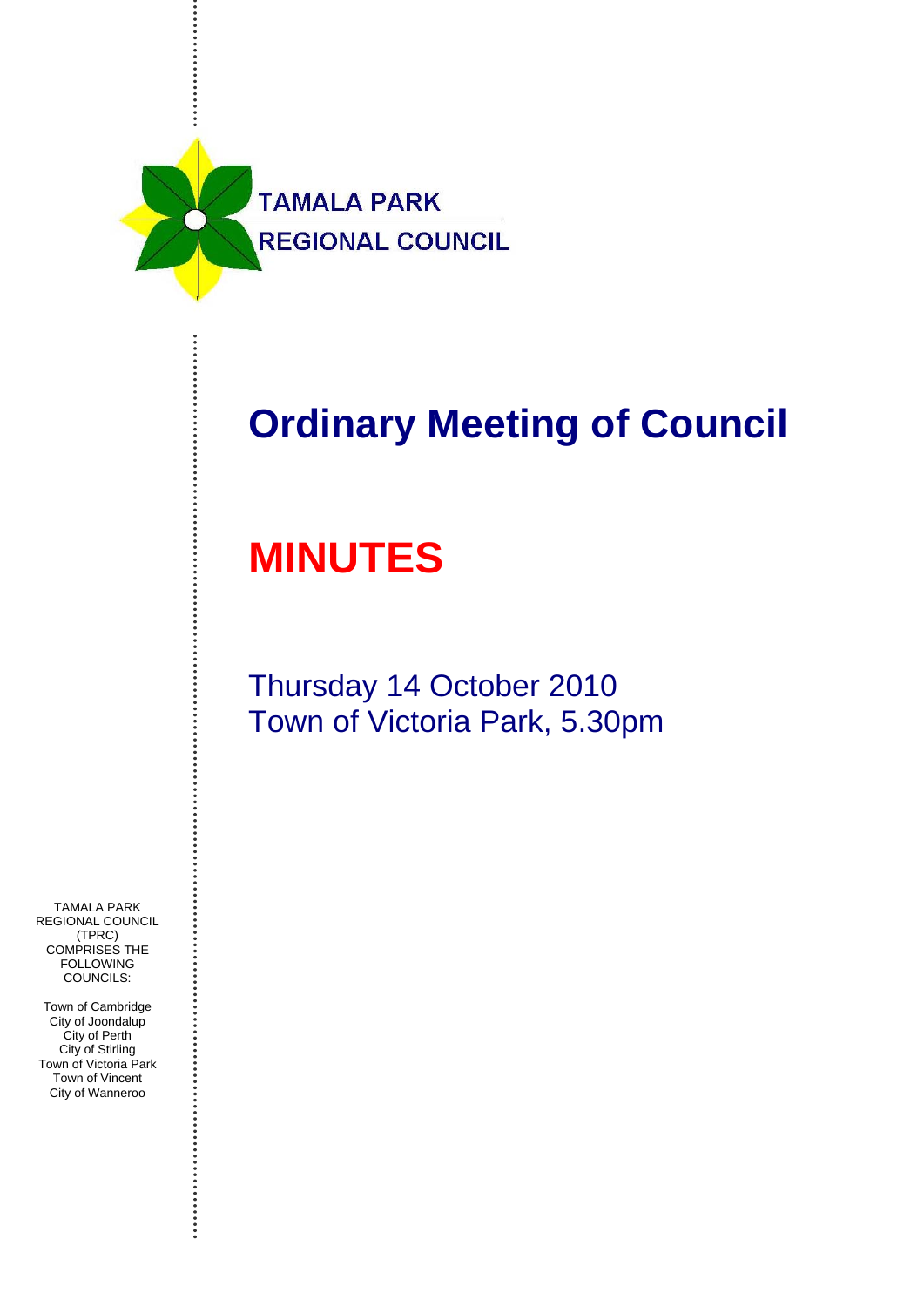| <b>OWNER COUNCIL</b>  | <b>MEMBER</b>               | <b>ALTERNATE MEMBER</b> |
|-----------------------|-----------------------------|-------------------------|
| Town of Cambridge     | <b>Mayor Simon Withers</b>  |                         |
| City of Joondalup     | Cr Tom McLean               |                         |
|                       | <b>Cr Geoff Amphlett</b>    |                         |
| City of Perth         | Cr Eleni Evangel            |                         |
| City of Stirling      | Cr Leonie Getty             |                         |
|                       | Cr John Italiano (CHAIRMAN) |                         |
|                       | Cr David Michael            |                         |
|                       | Cr Stephanie Proud          |                         |
| Town of Victoria Park | Mayor Trevor Vaughan        |                         |
| Town of Vincent       | Mayor Nick Catania          |                         |
| City of Wanneroo      | <b>Cr Dianne Guise</b>      | Mayor Jon Kelly         |
|                       | Cr Glynis Monks             | Cr Brett Treby          |
|                       | (DEPUTY CHAIRMAN)           |                         |

# **MEMBERSHIP**

NB: Although some Councils have nominated alternate members, it is a precursor to any alternate member acting that a Council carries a specific resolution for each occasion that the alternate member is to act, referencing Section 51 of the Interpretation Act. The current Local Government Act does not provide for the appointment of deputy or alternate members of Regional Councils. The DLG is preparing an amendment to rectify this situation.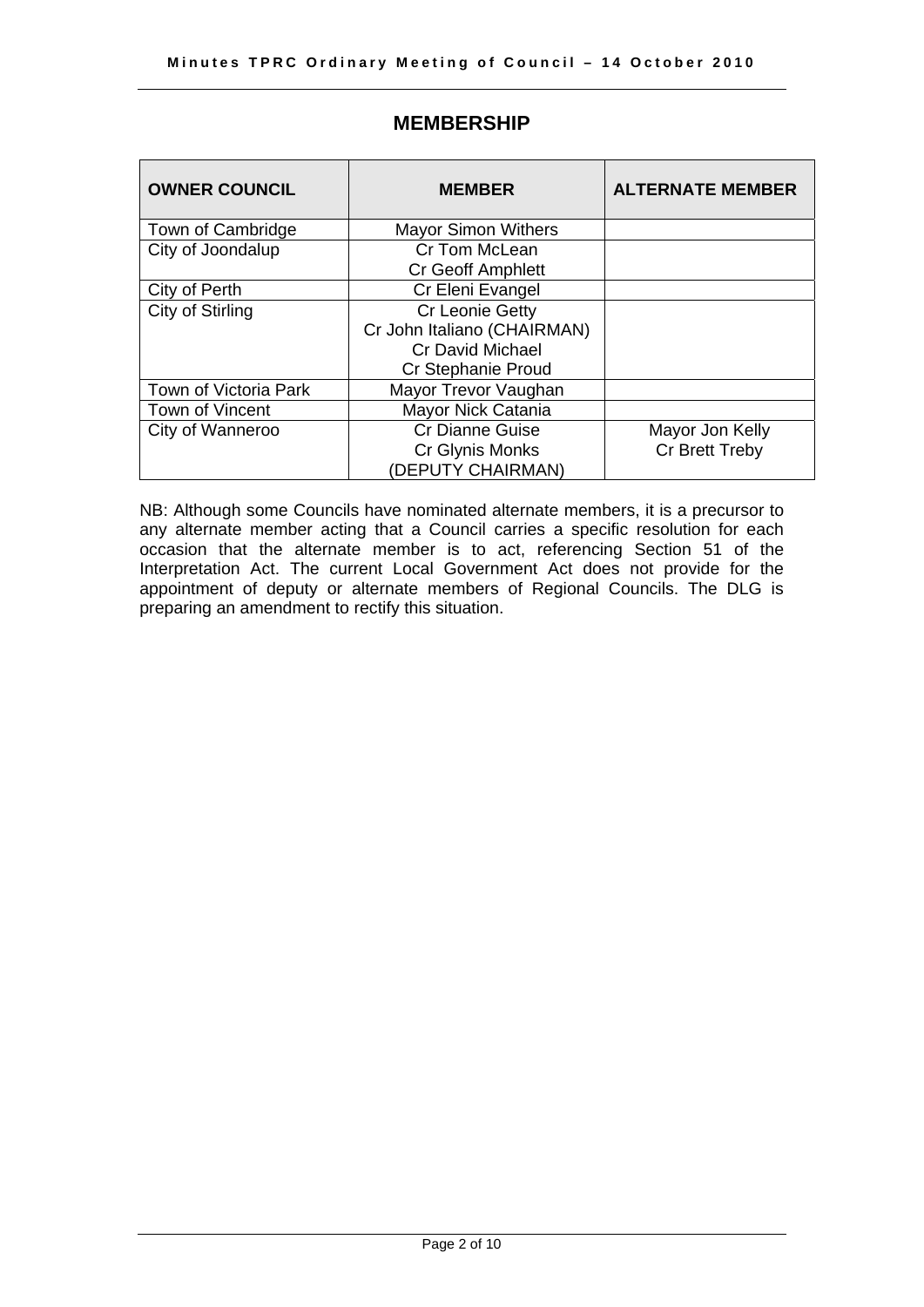# **TABLE OF CONTENTS**

| 1.  |                                                                       |
|-----|-----------------------------------------------------------------------|
|     |                                                                       |
| 2.  |                                                                       |
| 3.  |                                                                       |
| 4.  |                                                                       |
| 5.  |                                                                       |
| 5A. |                                                                       |
| 6.  | ANNOUNCEMENTS BY CHAIRMAN (WITHOUT DISCUSSION) 5                      |
| 7.  |                                                                       |
| 8.  |                                                                       |
| 9.  |                                                                       |
| 9.1 | BUSINESS REPORT - PERIOD ENDING 30 SEPTEMBER 2010 6                   |
| 9.2 | STATEMENTS OF FINANCIAL ACTIVITY FOR THE MONTHS OF AUGUST 2010 AND    |
| 9.3 | LIST OF MONTHLY ACCOUNTS SUBMITTED FOR THE MONTHS OF AUGUST 2010      |
| 9.4 |                                                                       |
| 9.5 |                                                                       |
| 9.6 | TPRC ANNUAL FINANCIAL REPORT FOR THE YEAR 1 JULY 2009 TO 30 JUNE 2010 |
| 9.7 | REVIEW OF THE AUDITOR'S REPORT FOR THE FINANCIAL YEAR ENDED 30 JUNE   |
| 9.8 |                                                                       |
| 9.9 | STRUCTURE PLAN REFERRAL - ENVIRONMENTAL PROTECTION & BIODIVERSITY     |
|     | 9.10 PROJECT CONSULTANCY - ENGINEERING SERVICES TENDER 9              |
|     |                                                                       |
|     |                                                                       |
|     | 10. ELECTED MEMBERS MOTIONS OF WHICH NOTICE HAS BEEN GIVEN  10        |
| 11. | QUESTIONS BY ELECTED MEMBERS OF WHICH DUE NOTICE HAS BEEN GIVEN       |
| 12. |                                                                       |
| 13. |                                                                       |
| 14. |                                                                       |
|     |                                                                       |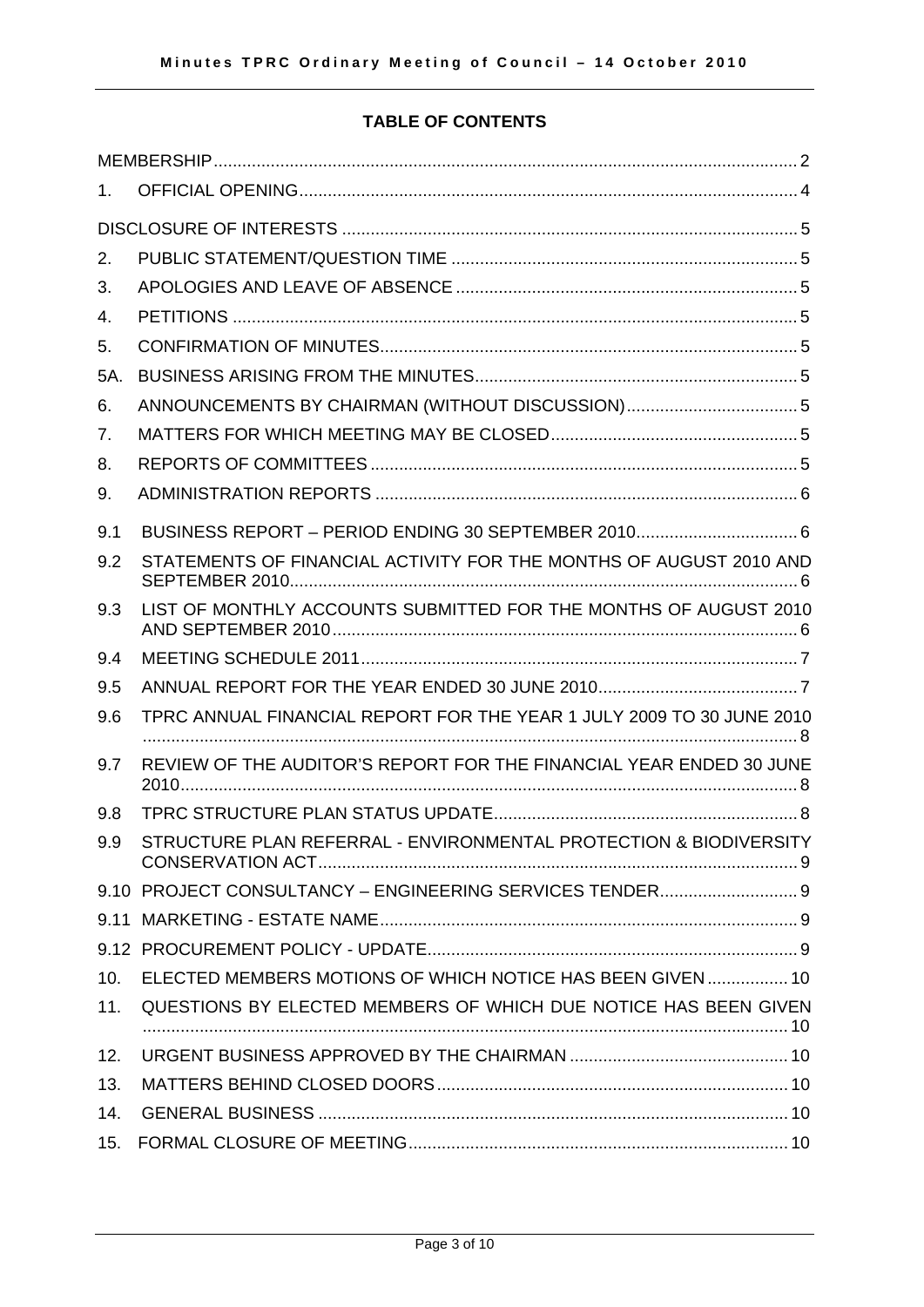# **PRESENT**

| <b>Chairman</b>                                                  | Cr John Italiano                                                                                                                                                                                                                                                |
|------------------------------------------------------------------|-----------------------------------------------------------------------------------------------------------------------------------------------------------------------------------------------------------------------------------------------------------------|
| <b>Councillors</b>                                               | Cr Geoff Amphlett<br>Cr Nick Catania<br>Cr Eleni Evangel<br><b>Cr Dianne Guise</b><br><b>Cr David Michael</b><br>Cr Glynis Monks<br>Cr Stephanie Proud (from 5.55pm)<br>Cr Trevor Vaughan<br>Cr Simon Withers (from 5.40pm)                                     |
| <b>Alternate Members</b>                                         | Cr Peter Rose (alternate member for Cr Leonie Getty)                                                                                                                                                                                                            |
| <b>Staff</b>                                                     | Mr Tony Arias (Chief Executive Officer)<br>Mrs Kylie Jeffs (Executive Assistant)                                                                                                                                                                                |
| <b>Apologies Councillors</b>                                     | <b>Cr Leonie Getty</b><br>Cr Tom McLean                                                                                                                                                                                                                         |
| <b>Leave of Absence</b>                                          | Nil                                                                                                                                                                                                                                                             |
| <b>Absent</b>                                                    | Nil                                                                                                                                                                                                                                                             |
| <b>Consultants</b>                                               | Mr Sandy Biagioni (Satterley Property Group)<br>Mr Nigel Satterley (Satterley Property Group)<br>Ms Loretta Sivwright (Satterley Property Group)<br>Mr Darren Walsh (Satterley Property Group)                                                                  |
| <b>Apologies Participant</b><br><b>Councils' Advisers</b>        | Mr Garry Hunt (City of Joondalup)                                                                                                                                                                                                                               |
| In Attendance<br><b>Participant Councils'</b><br><b>Advisers</b> | Mr Lewis Bond (City of Perth)<br>Mr Mark Dickson (City of Wanneroo)<br>Mr John Giorgi (Town of Vincent)<br>Mr Arthur Kyron (Town of Victoria Park)<br>Mr Jason Lyon (Town of Cambridge)<br>Mr Ross Povey (City of Stirling)<br>Mr Mike Tidy (City of Joondalup) |
| <b>Members of the Public</b>                                     | Nil                                                                                                                                                                                                                                                             |
| <b>Press</b>                                                     | Nil                                                                                                                                                                                                                                                             |

# **1. OFFICIAL OPENING**

At 5.30pm the Chairman declared the meeting of the Tamala Park Regional Council open.

Cr Peter Rose completed the written Declaration of Office required by the Local Government Act and Local Government (Constitution) Regulations. He then read out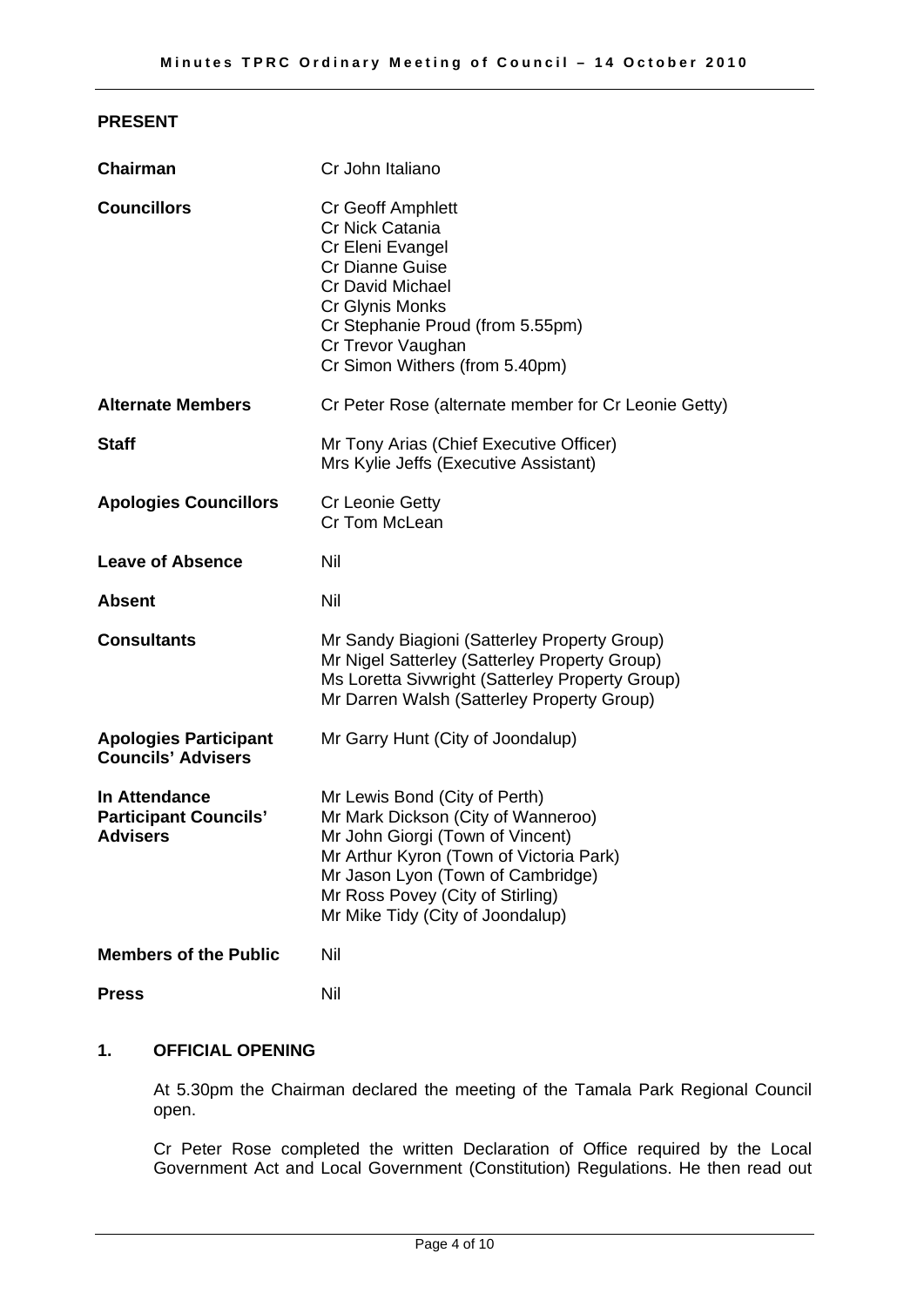the Declaration of Office. The written declaration was then witnessed by the TPRC Chief Executive Officer Mr Tony Arias. The Chairman welcomed Cr Rose to the meeting as the alternate member for Cr Leonie Getty.

The Chairman then acknowledged representatives from the Satterley Property Group and welcomed them to the meeting.

# **DISCLOSURE OF INTERESTS**

Nil

# **2. PUBLIC STATEMENT/QUESTION TIME**

Nil

# **3. APOLOGIES AND LEAVE OF ABSENCE**

Apologies were received from Cr Leonie Getty and Cr Tom McLean.

# **4. PETITIONS**

Nil

# **5. CONFIRMATION OF MINUTES**

*Ordinary Meeting of Council – 19 August 2010* 

Moved Cr N Catania, Seconded Cr G Amphlett

That the minutes of the Ordinary Meeting of Council of 19 August 2010 be confirmed, and signed by the Chairman, as a true and correct record of proceedings.

The Motion was put and declared CARRIED (9/0).

# **5A. BUSINESS ARISING FROM THE MINUTES**

Nil

# **6. ANNOUNCEMENTS BY CHAIRMAN (WITHOUT DISCUSSION)**

The Chairman advised that the Development Management Agreement had now been endorsed by the Tamala Park Regional Council and the Satterley Property Group and he looked forward to progressing the project.

# **7. MATTERS FOR WHICH MEETING MAY BE CLOSED**

Nil

# **8. REPORTS OF COMMITTEES**

• *CEO Performance Review Committee Meeting – 29 September 2010* 

It was advised that minutes of the CEO Performance Review Committee meetings were distributed to Committee members only, due to the confidential nature of the agenda items.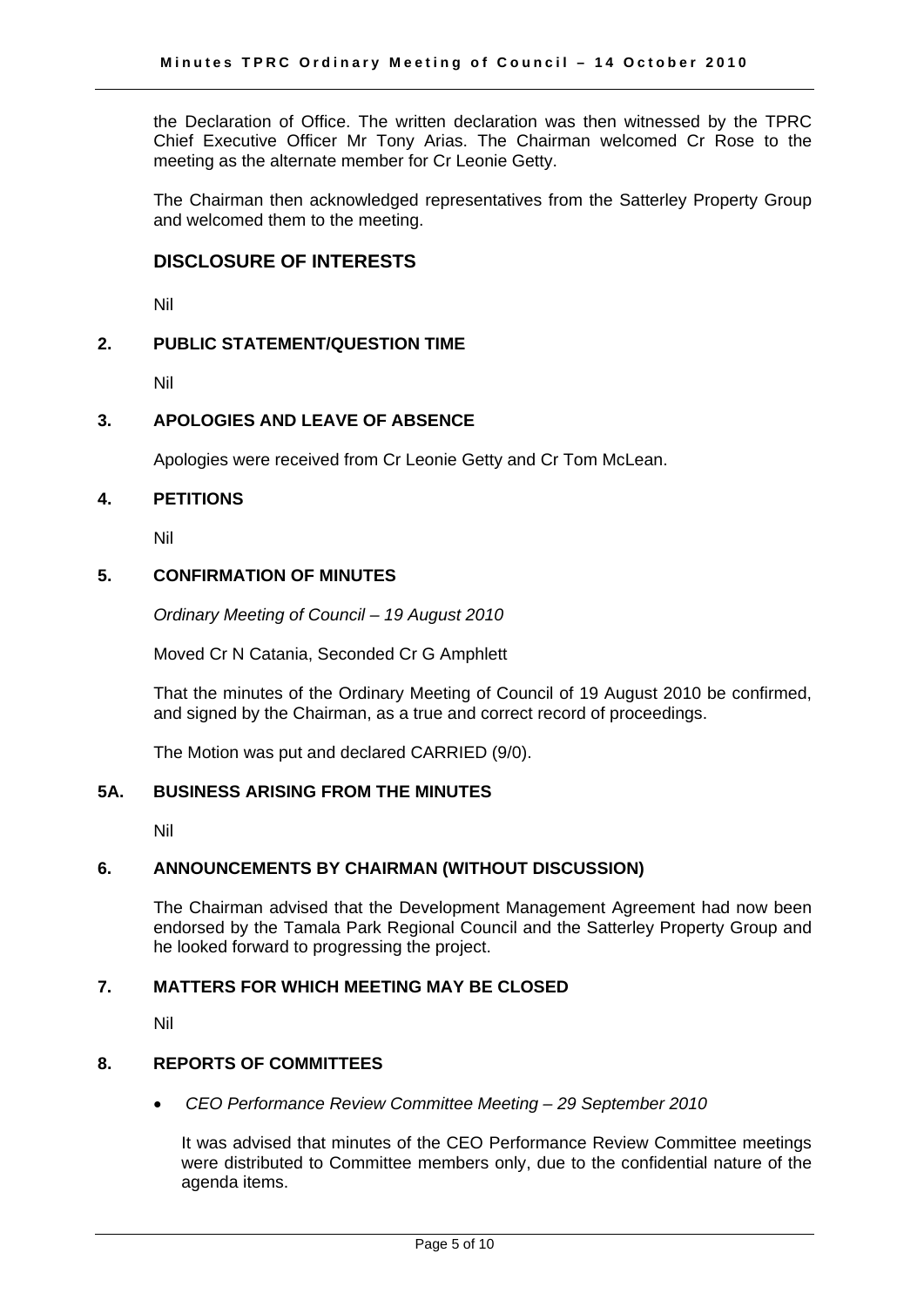• *Management Committee – 7 October 2010* 

It was advised that the inaugural meeting of the Management Committee was held on 7 October 2010. It was advised that Satterley Property Group outlined the timeframe and proposed project name of 'Catalina'. It was noted that members of the Project Steering Committee had also taken up roles on the Management Committee.

• *Audit Committee Meeting – 14 October 2010* 

It was advised that Macri & Partner representatives (Tony Macri & Terry Tan) were in attendance at the Audit Committee meeting held on 14 October 2010. The annual financial report and audit report were discussed at the meeting. It was noted that the auditors identified no areas of concern. It was also noted that certain office procedures will need to be amended to reflect increased activity within the next year.

# **9. ADMINISTRATION REPORTS**

# **9.1 BUSINESS REPORT – PERIOD ENDING 30 SEPTEMBER 2010**

Moved Cr D Guise, Seconded Cr N Catania

[The recommendation in the agenda]

# **That the Business Report to 30 September 2010 be RECEIVED.**

The Motion was put and declared CARRIED (9/0).

# **9.2 STATEMENTS OF FINANCIAL ACTIVITY FOR THE MONTHS OF AUGUST 2010 AND SEPTEMBER 2010**

Moved Cr N Catania, Seconded Cr T Vaughan

[The recommendation in the agenda]

# **That the Council RECEIVE and NOTE the Statement of Financial Activity for the months ending 31 August 2010 and 30 September 2010.**

The Motion was put and declared CARRIED (9/0).

# **9.3 LIST OF MONTHLY ACCOUNTS SUBMITTED FOR THE MONTHS OF AUGUST 2010 AND SEPTEMBER 2010**

Moved Cr G Monks, Seconded Cr P Rose

[The recommendation in the agenda]

**That the Council RECEIVE and NOTE the list of accounts paid under Delegated Authority to the CEO for the month of August 2010 and September 2010:** 

- **Month ending 31 August 2010 (Total \$77,103.79)**
- **Month ending 30 September 2010 (Total \$51,900.69)**
- **Total Paid \$129,004.48**

The Motion was put and declared CARRIED (9/0).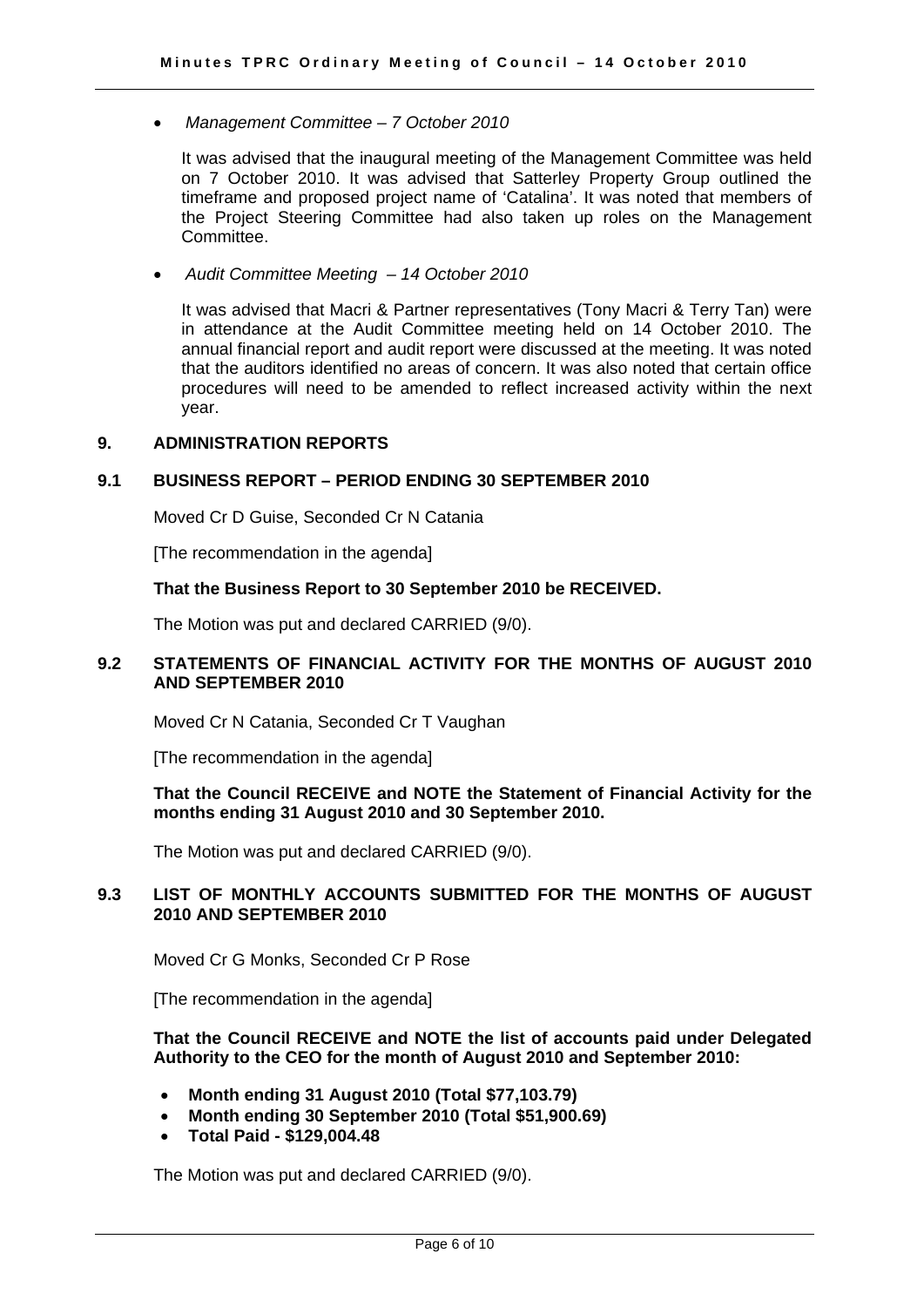# **9.4 MEETING SCHEDULE 2011**

*Cr S Withers arrived during discussion on this item.* 

[The recommendation in the agenda]

- 1. That the schedule of meetings dates be APPROVED for 2011 as follows:
	- 17 February 2011 (City of Wanneroo)
	- 14 April 2011 (Town of Cambridge)
	- 23 June 2011 (City of Joondalup)
	- 18 August 2011 (City of Perth)
	- 13 October 2011 (City of Stirling) (Tentative)
	- 15 December 2011 (Town of Victoria Park)
- 2. That the schedule of meeting dates be ADVERTISED as required by the LGA.
- 3. That the commencement time for meetings BE 5.30pm.
- 4. That Council meetings be HELD on a rotational basis at participant Council premises.

Moved Cr D Guise, Seconded Cr N Catania

That the 17 February 2011 meeting be noted as tentative and the recommendation be made as follows:

- **1. That the schedule of meetings dates be APPROVED for 2011 as follows:** 
	- **17 February 2011 (City of Wanneroo) (Tentative)**
	- **14 April 2011 (Town of Cambridge)**
	- **23 June 2011 (City of Joondalup)**
	- **18 August 2011 (City of Perth)**
	- **13 October 2011 (City of Stirling) (Tentative)**
	- **15 December 2011 (Town of Victoria Park)**
- **2. That the schedule of meeting dates be ADVERTISED as required by the LGA.**
- **3. That the commencement time for meetings BE 5.30pm.**
- **4. That Council meetings be HELD on a rotational basis at participant Council premises.**

The Motion for amendment was put and declared CARRIED (10/0).

The Motion was put and declared CARRIED (10/0).

# **9.5 ANNUAL REPORT FOR THE YEAR ENDED 30 JUNE 2010**

*It was agreed that the annual report will be amended to record (in increment levels of \$10,000) the number of employee's whose remuneration is over \$100,000.* 

Moved Cr G Amphlett, Seconded Cr D Michael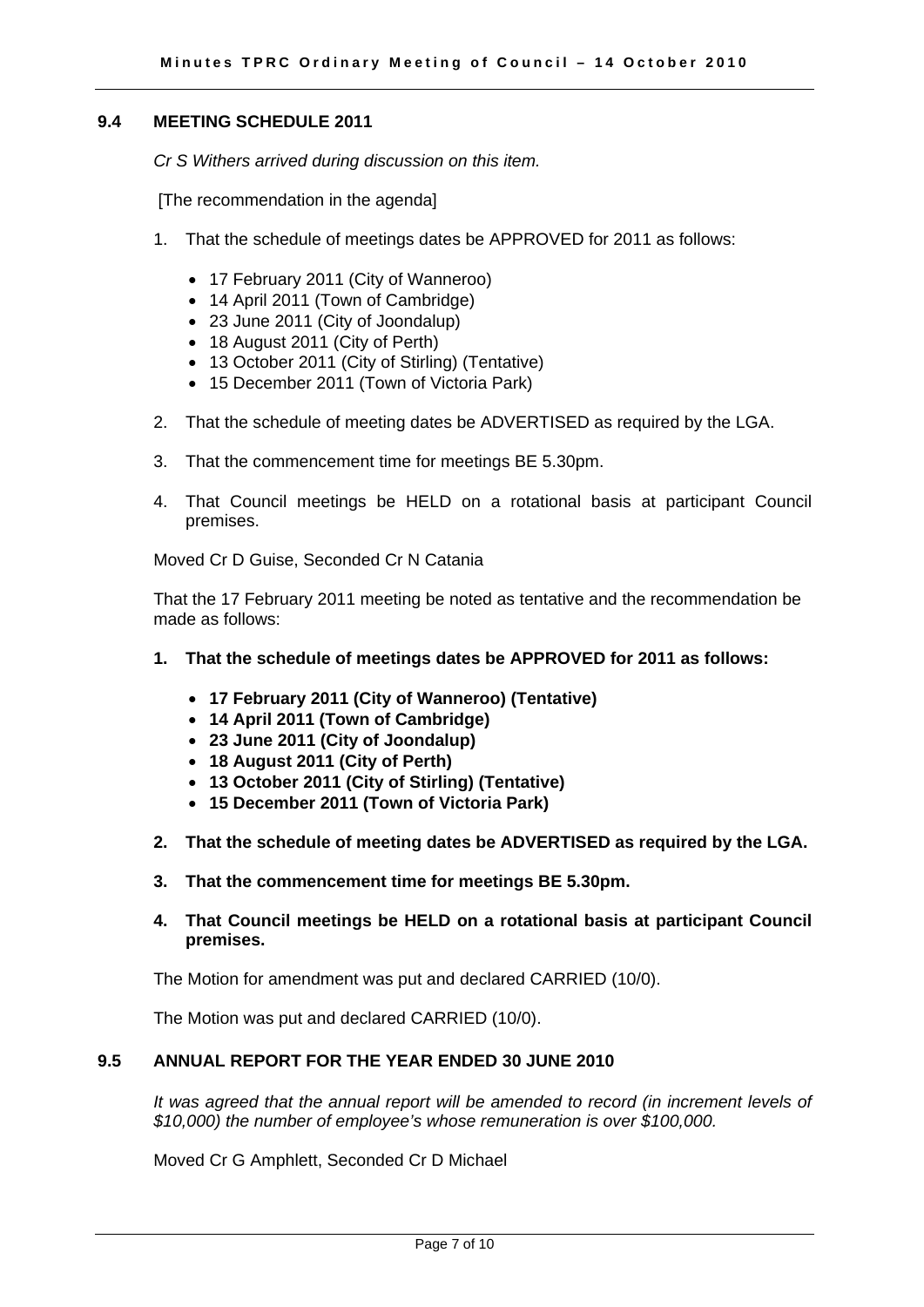[The recommendation in the agenda]

# **That the Annual Report of the TPRC for the year ended 30 June 2010 be ADOPTED.**

The Motion was put and declared CARRIED BY ABSOLUTE MAJORITY (10/0).

# **9.6 TPRC ANNUAL FINANCIAL REPORT FOR THE YEAR 1 JULY 2009 TO 30 JUNE 2010**

Moved Cr E Evangel, Seconded Cr T Vaughan

[The recommendation in the agenda]

**That the financial report for the year ended 30 June 2010 be RECEIVED and INCLUDED in the Annual Report of the TPRC Council.** 

The Motion was put and declared CARRIED (10/0).

# **9.7 REVIEW OF THE AUDITOR'S REPORT FOR THE FINANCIAL YEAR ENDED 30 JUNE 2010**

Moved Cr D Michael, Seconded Cr D Guise

[The recommendation in the agenda]

- **1. That the Auditor's report for the financial year ended 30 June 2010 be RECEIVED.**
- **2. That it be NOTED that the Audit Report does not note or make recommendations on any matter requiring attention from the annual Audit for the year ended 30 June 2010.**

The Motion was put and declared CARRIED (10/0).

# **9.8 TPRC STRUCTURE PLAN STATUS UPDATE**

*TPRC CEO Mr Tony Arias provided an update on the graceful sun moth position and advised that the Department of Environment and Conservation had not advised its position on this matter. He advised the local water management strategy has been lodged with the Department of Water and an acoustic study had also been lodged with the Department of Planning. Mr Arias advised the timeframe for the approval of the Structure Plan is anticipated to be by the end of November 2010. It was agreed that discussions between State Departments need to be relayed to the City of Wanneroo.* 

Moved Cr N Catania, Seconded Cr D Michael

[The recommendation in the agenda]

# **That the Council RECEIVE the status report in relation to the TPRC Structure Plan.**

The Motion was put and declared CARRIED (10/0).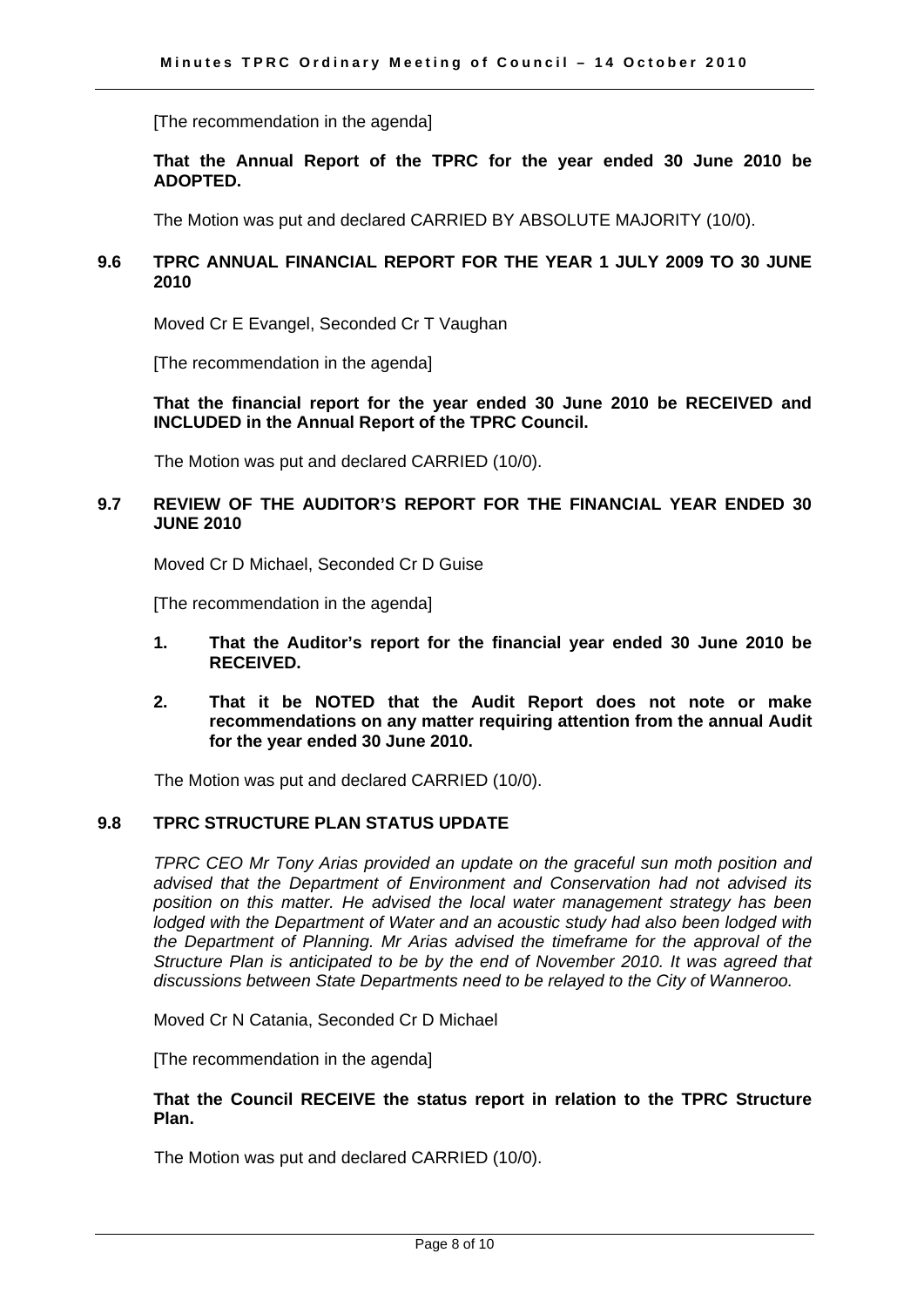# **9.9 STRUCTURE PLAN REFERRAL - ENVIRONMENTAL PROTECTION & BIODIVERSITY CONSERVATION ACT**

*Cr S Proud arrived during discussion on this item.* 

Moved Cr S Withers, Seconded Cr N Catania

[The recommendation in the agenda]

#### **That Council RECEIVE the report.**

The Motion was put and declared CARRIED (11/0).

#### **9.10 PROJECT CONSULTANCY – ENGINEERING SERVICES TENDER**

Moved Cr E Evangel, Seconded Cr G Amphlett

[The recommendation in the agenda]

- **1. That the Council ACCEPT the Cossill & Webley tender for engineering services in accordance with Tender 4\_2010 (Engineering Services, dated September 2010).**
- **2. That the Chairman and the CEO be AUTHORISED to sign and affix the TPRC common seal to the Contracts.**

The Motion was put and declared CARRIED (11/0).

# **9.11 MARKETING - ESTATE NAME**

Moved Cr D Guise, Seconded Cr N Catania that standing orders be suspended at 6.00pm to allow representatives from the Satterley Property Group to address the Council on the criteria and rationale behind the recommendation of the project name.

The Motion was put and declared CARRIED (11/0).

*Representatives of the Satterley Property Group were invited to address the Council.* 

Moved Cr D Guise, Seconded Cr N Catania that standing orders be reopened at 6.15pm.

The Motion was put and declared CARRIED (11/0).

Moved Cr E Evangel, Seconded Cr S Proud

[The recommendation in the agenda]

# **That Council APPROVE the name 'Catalina' as the estate name for the Tamala Park Project.**

The Motion was put and declared CARRIED (11/0).

# **9.12 PROCUREMENT POLICY - UPDATE**

[The recommendation in the agenda]